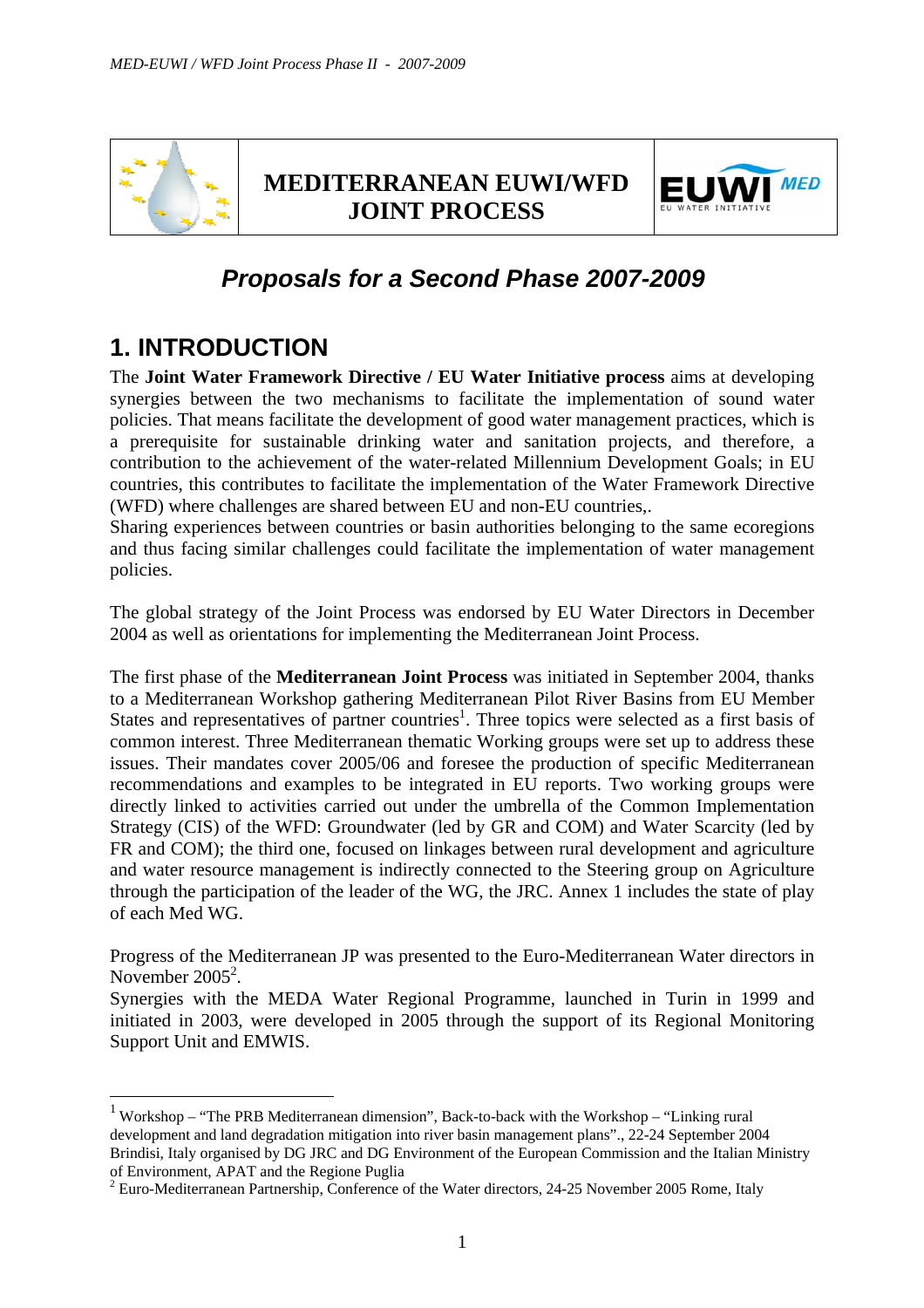The development of these activities has contributed to the establishment of a network of Mediterranean experts, from various organisations (governmental, civil society, research, professional representatives) sharing a common understanding of challenges of water issues in the region and a shared knowledge of the principles of the WFD. Participation of Mediterranean experts in both EU and Mediterranean meetings has raised awareness on major issues related to groundwater management, water scarcity and agriculture in the context of the WFD. In addition, the drafting exercise has led to the production of Mediterranean recommendations on these issues with an emphasis on the WFD implementation and its major difficulties in the Mediterranean context.

This first phase of the JP illustrates the feasibility of working at regional level for preparing national and local activities for the implementation of sound water policies. And more generally, thematic activities at regional level, through the development of Med Working Groups can facilitate the integration of the WFD principles in partner countries' water related policies.

Indeed, the European Neighbourhood Policy, through the implementation of Actions Plans, agreed between the EU and partner countries<sup>3</sup>, aim in particular at gradual approximation of policy, legislation and practise. Sustainable development and Environment are included in each of these Action Plans. Environmental sub-committees in charge of implementing the National Action Plans have already identified specific issues for short term cooperation with EU in some countries. For example, for water-related issues, in Morocco, groundwater management was highlighted as a major problem; in Tunisia, saline intrusion in groundwater was also identified as an issue of interest. In this framework, the Med JP can play a role in analysing the Mediterranean specificities vis-à-vis the implementation of the WFD and in identifying the potential difficulties of its application in neighbouring countries.

In addition, development of regional activities based on the implementation of WFD principles could prepare the ground for working on sub-regional challenges such as shared water resources management.

## **2. OBJECTIVES OF PHASE II**

 $\overline{\phantom{a}}$ 

The second phase of the JP will draw on the achievements of the first results gained during the two first years of development.

The second phase is a contribution towards the general objective of the JP which is to facilitate the implementation of improved water management practices in the Mediterranean, and thereby ensuring that coherent environmental objectives are shared and consistent instruments are being utilised. The basic principles for freshwater resources management in the Mediterranean are derived from the WFD.

For EU countries, the JP should focus on facilitating the implementation of the WFD thanks to exchange of experiences with other Mediterranean experts and water managers and for non-EU countries, the JP should explore which elements of the WFD process could be beneficial for them and promote sharing of experience and good practice.

 $3$  Five Action Plans were agreed with Israel, Jordan, Morocco, Tunisia and the Palestinian Authority and work is starting for Egypt and Lebanon.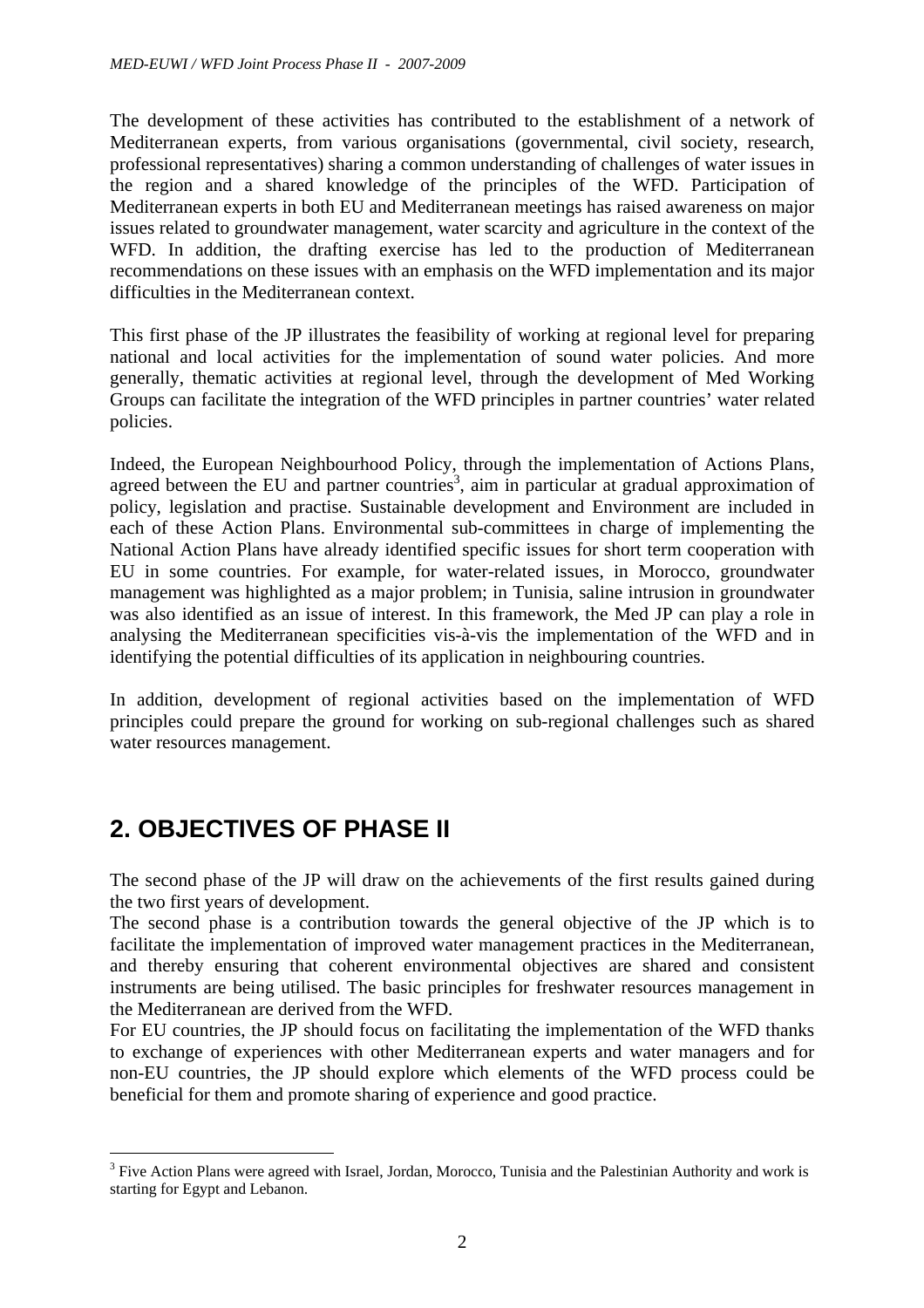As regards concrete outcomes of the second phase, it is suggested to work on two dimensions:

• Production of specific documents useful for water resources management in the region, based on the requirements of the EU Water legislation and particularly of the WFD;

Mediterranean recommendations could be used for the EU countries as guidance (complementary to the general ones produced by EU WGs) and as technical elements for convergence of legislation for non-EU countries.

• Promote the development of a Mediterranean expert network:

Building a community of Mediterranean –EU and non-EU-experts knowledgeable in the specificities of the implementation of the WFD in their region and aware of potential solutions to face existing problems would facilitate the achievements of common environmental objectives and work together towards sustainable development.

These specific objectives can be achieved thanks to the development of 3 types of activities:

- Med Thematic Working Groups (Med WGs), set up at regional level, mixing EU and non-EU experts, in charge of analysing specific Mediterranean issues in the light of the EU water –related legislation;
- Mediterranean Pilot Basins (MPB), in charge of testing the applicability of the WFD principles and requirements in non-EU Med countries. The experience gained by Mediterranean EU pilot Basin could be beneficial for non-EU ones.
- Regional workshops on the thematic issues identified by the Med WGs in charge of facilitating the exchange of best practices, experiences and lessons learnt through the pilot exercise..

## **3. KEY ELEMENTS FOR PHASE II: 2007-2009**

### *3.1. Mediterranean Thematic Working Groups*

Progress and experience achieved during phase I raised several issues that would need particular attention. It is therefore proposed to continue and deepen the topics selected in the first phase. In addition, 2 other issues were identified as essential in the region.

Five thematic activities are proposed for 2007-09:

- 1. Groundwater management: leaders: Greece and the European Commission;
- 2. Water Scarcity and Drought: leaders: Morocco, France (TBC), MENBO, the European Commission, supported by EMWIS
- 3. Linking rural development with water management: leader The European Commission;
- 4. Waste water reuse: leaders: Malta, the European Commission;
- 5. Shared water resources management: GWP-Med.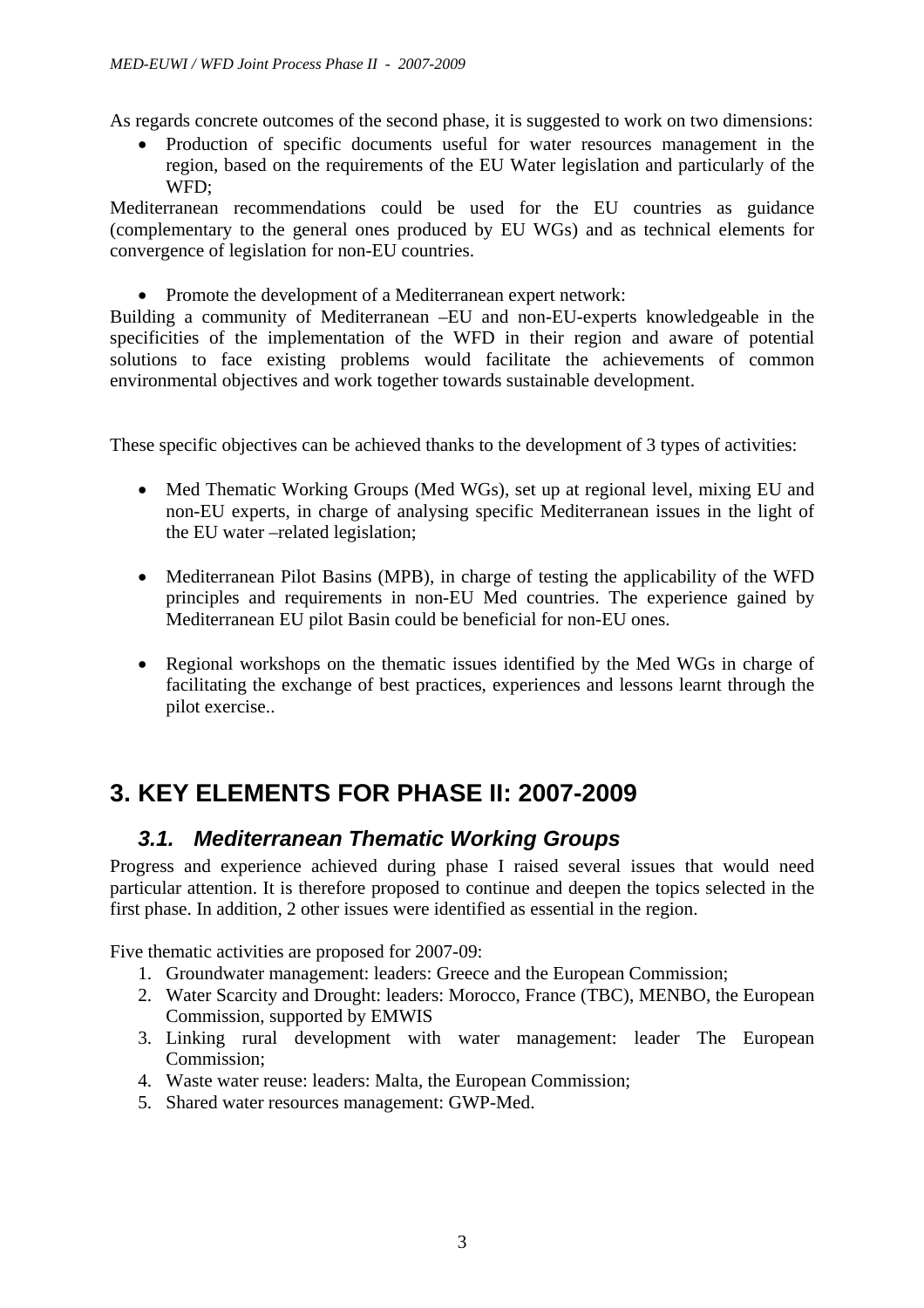The main tasks of these groups are, for each issue, a study of the current practices in the region, an analysis of the implications of the WFD or other EU relevant legislations and finally the establishment of recommendations.

Detailed mandates of the 5 Med Thematic WGs are included in Annex 2.

Possibilities of developing further activities will be explored according to the needs and the resources available. In particular linkages between the EU Marine Strategy and freshwater resources management in the Mediterranean could be of interest in the coming years.

#### *3.2. Mediterranean Pilot Basins*

Complementary to the EU Pilot River Basins exercise, pilot activities can be developed in the southern rim of the Mediterranean. The objective of this pilot activity is to test the applicability of the WFD principles and requirements in non-EU countries and identified bottlenecks and solutions. The exercise will consist in testing the existing EU guidance as well as recommendations produced by the Med Thematic WGs covering different aspects of the WFD. Concrete testing would allow identification of activities / measures to be implemented for achieving the objectives of the WFD.

Participation is within a voluntary basis.

The testing exercise will be carried out by experts of the basin organisation supported by external experts specifically hired for this task.

Regarding the non-EU side, two basins have already indicated their interest to play the role of front runner for the implementation of the WFD principles:

- The Litani river in Lebanon:
- The Sebou basin in Morocco.

Other areas for which already some work has been undertaken in the WG Agriculture that might be potentially interested are:

- Seyhan River Basin, Turkey;
- Medjerda, Tunisia.

1

A report will be produced by each MPBs, and a general analysis will be conducted at the end of the testing exercise (by the end of 2009).

Lessons learnt through the MPBs will be utilised both at regional and national level for encouraging the development of the WFD principles. The bottlenecks identified and the solutions suggested will be shared thanks to the regional JP workshops and at national level, by communicating the results of the testing to the relevant authorities in charge of water resources management.

In addition, the pilot exercise must be considered as part of the national processes facilitating the convergence of legislation and the implementation of the Water part of the Action Plans as well as the achievement of the MED-EUWI objectives (and in particular its national dimension through the 'Country dialogues'<sup>4</sup>).

<sup>&</sup>lt;sup>4</sup> MED-EUWI Country dialogues are initiated to facilitate the identification of priorities in the water sector and the development of a financing strategy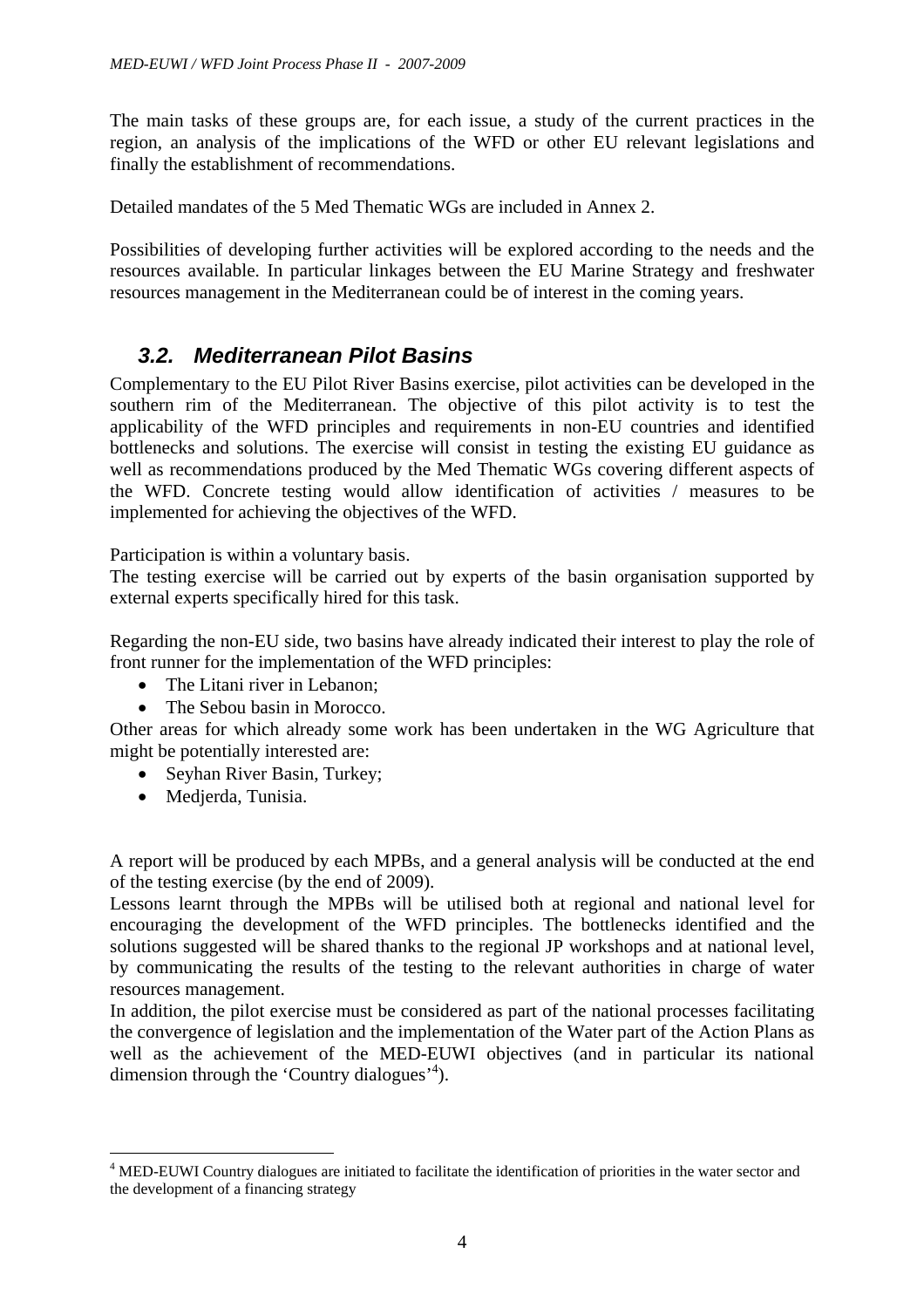### *3.3. Mediterranean WFD exchange of information*

Exchange of information is a crucial challenge between EU and non-EU water experts. The first two activities will contribute to the objectives of sharing knowledge and experiences, learning practices and approaches.

Participation of non-EU experts in EU meetings and workshops as well as participation of EU experts in Mediterranean workshops and conferences strengthen this objective.

In addition, two cross-cutting facilities will be set up:

- electronic platforms;
- annual workshops of Med WFD experts including a research interface.

An electronic forum is already set up for the Med Groundwater WG and the Water Scarcity WG, hosted by EMWIS.

## **4. ORGANISATION**

Thematic WGs will be led and coordinated by Member States, partner countries, Mediterranean organisations (in particular, EMWIS, MENBO, GWP-Med) and the Commission (JRC, DGENV).

Membership is open to experts and water managers, EU and non-EU, Med Pilot basins representatives who are ready to actively contribute in the process (notably contribution in drafting).

Linkages with EU WGs of the CIS are ensured thanks to EU experts involved in EU WGs dealing with similar issues.

The following graph illustrates these linkages:

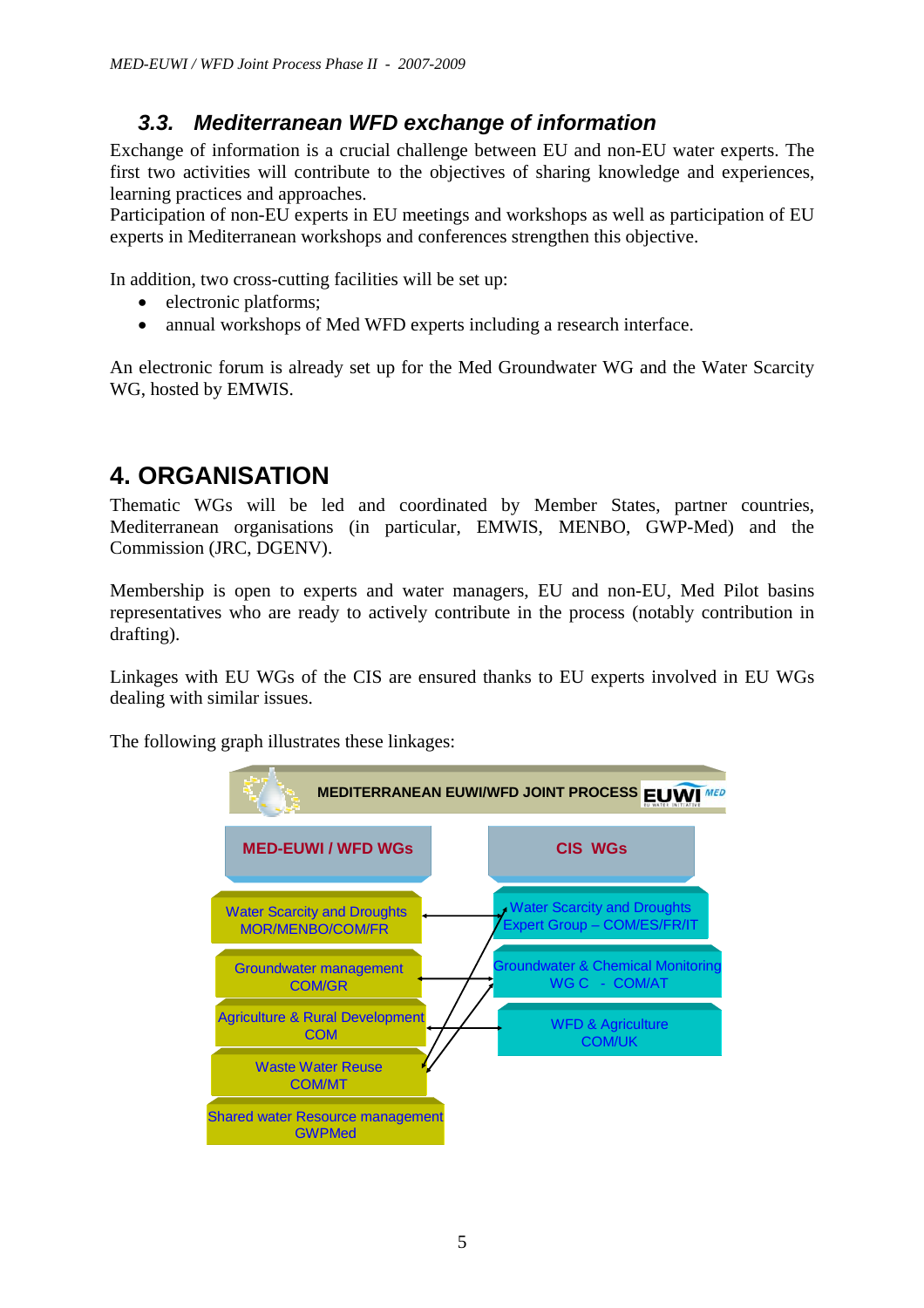The JRC and MENBO will assist the Med Pilot Basin activity in facilitating the exchange of experiences with already established EU Med Pilot River basins, analysing the results of the testing exercises and drafting lessons learnt on selected working issues.

Outside the EU, synergies will be sought with existing processes in order to (i) mobilise the best experts (ii) benefit from the existing past experiences (iii) disseminate as mush as possible the results of the JP in the region.

Indeed, the JP Phase II will built on the results of the MEDA water regional programme focused on issues such as water in irrigation, waste water reuse, droughts, in particular thanks to the Regional Monitoring Support Unit of MEDA water based in Amman. The JP Phase II is also creating synergies with the thematic activities of EMWIS and in particular for the Thematic WG on Water scarcity & Drought.

It will also mobilise the Research potentialities by bringing experts together and promoting exchange of information on current research project and interfacing the research and policymaking spheres.

Finally, connexions will be made with the GEF strategic Partnership phase II and the IWRM UNEP-UCC work programme.

As regards financial resources available for the second Phase, for 2007 and 2008 funding is secured for supporting the development of two MPBs through MEDA water regional programme and the Research Programme of the European Commission<sup>5</sup>.

Mobilisation of regional and thematic funds from the European Commission's side is being explored for 2007-09 and complementary supports are being discussed with several partners.

In addition, at national level, two instruments are now available for preparing convergence of legislation and can constitute a support to the thematic and Pilot activities of the JP:

- TIAIEX (Technical Assistance and Information Exchange Instrument): provides short term technical assistance in the field of approximation, application and enforcement of legislation $<sup>6</sup>$ </sup>
- Twinning Programme: aims to help beneficiary countries in the development of modern and efficient administrations, with the structures, human resources and management skills needed to implement the acquis communautaire. This programme is now available for MEDA countries<sup>7</sup>.

Finally, the JP Phase II will be steered by the Euro-Mediterranean Water Directors Conference and the progress will be reviewed regularly during their yearly meetings.

The European Commission, the co-leaders and the MPB representatives are responsible for the implementation of the second phase of the Med JP.

1

<sup>&</sup>lt;sup>5</sup> SPI-Water, including the participation of MENBO, WWF, Litani Authority and the Sebou water Agency for a support to the Med JP.<br><sup>6</sup> http://taiex.cec.eu.int/<br><sup>7</sup> http://ec.europa.eu/enlargement/financial\_assistance/institution\_building/twinning\_en.htm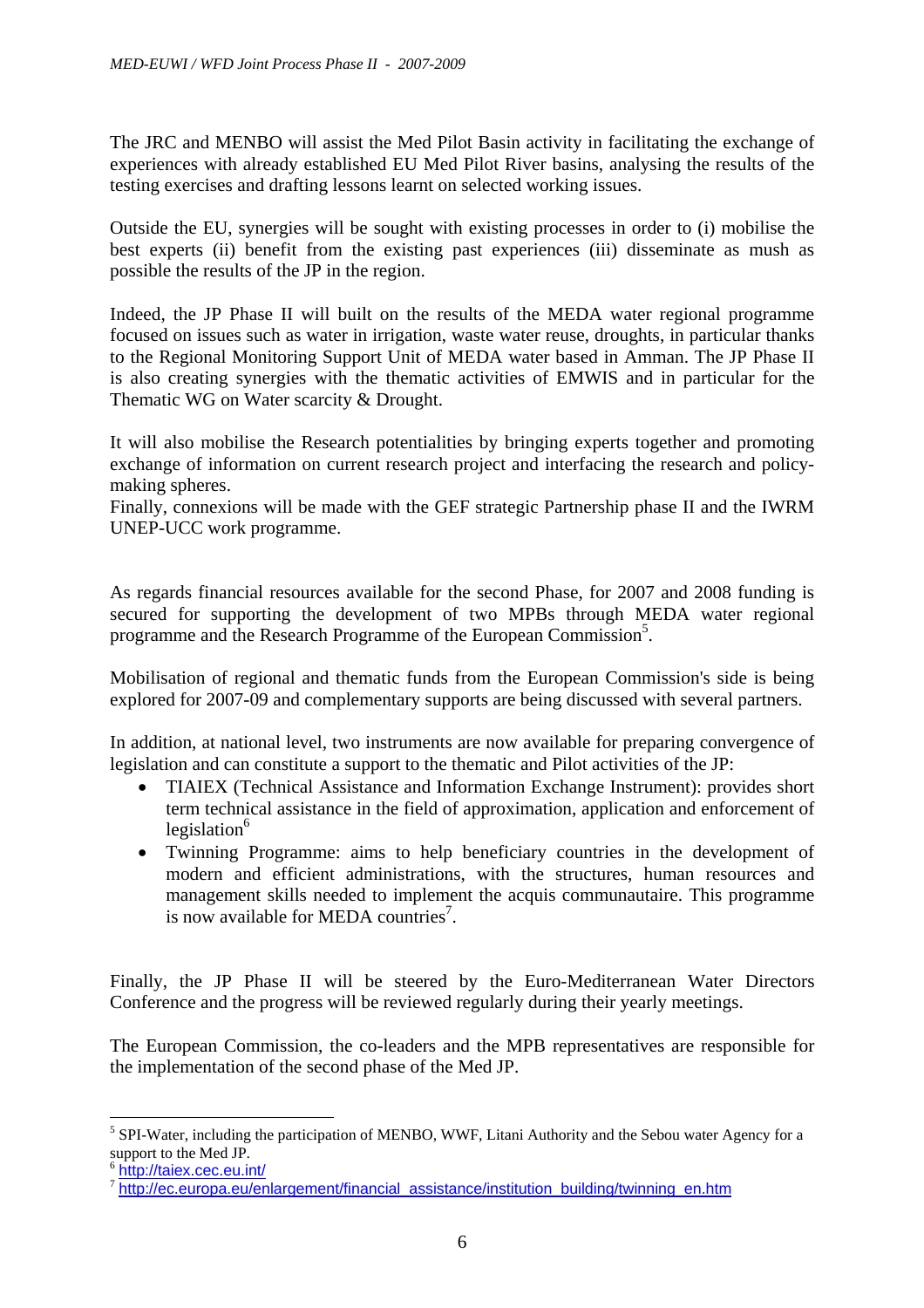#### **Acronyms**

| <b>Blue Plan</b> | Regional Activity Centre, Environment and Development in the |  |  |
|------------------|--------------------------------------------------------------|--|--|
|                  | Mediterranean                                                |  |  |
| <b>CAP</b>       | Common Agricultural Policy                                   |  |  |
| <b>CIS</b>       | <b>Common Implementation Strategy</b>                        |  |  |
| DG ENV           | Directorate-General Environment                              |  |  |
| <b>EMWIS</b>     | Euro-Mediterranean Water Information System                  |  |  |
| <b>EUWI</b>      | European Union Water Initiative                              |  |  |
| <b>GEF</b>       | <b>Global Environmental Facility</b>                         |  |  |
| GWP-Med          | Global Water Partnership Mediterranean                       |  |  |
| <b>IME</b>       | Mediterranean Water Institute                                |  |  |
| <b>IWRM</b>      | <b>Integrated Water Resources Management</b>                 |  |  |
| JP               | <b>Joint Process</b>                                         |  |  |
| <b>JRC</b>       | <b>Joint Research Centre</b>                                 |  |  |
| <b>MEDA</b>      | Financial Instrument of the European Union for the           |  |  |
|                  | Implementation of the Euro-Mediterranean Partnership         |  |  |
| <b>MENBO</b>     | Mediterranean Network of Basin Organisations                 |  |  |
| PRB              | <b>Pilot River Basin</b>                                     |  |  |
| <b>UNEP-UCC</b>  | <b>United Nations Environmental Plan-</b>                    |  |  |
| <b>WFD</b>       | Water Framework Directive                                    |  |  |
| <b>WG</b>        | <b>Working Group</b>                                         |  |  |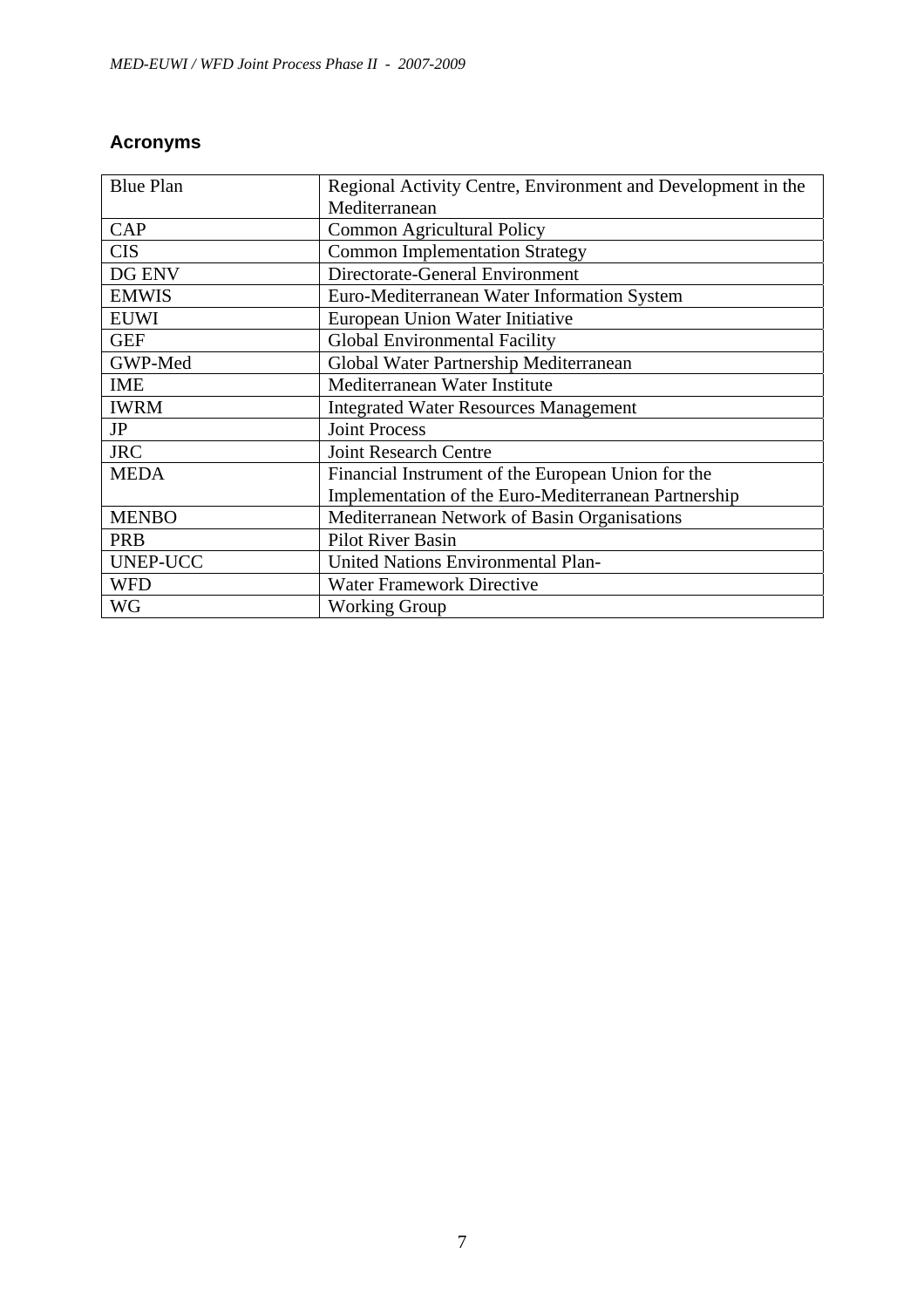| <b>Activities</b>  | <b>WATER SCARCITY</b>                                                                           | <b>GROUNDWATER</b>                                                                         | <b>RURAL DEVELOPMENT</b>                                                  |
|--------------------|-------------------------------------------------------------------------------------------------|--------------------------------------------------------------------------------------------|---------------------------------------------------------------------------|
| <b>Electronic</b>  | Set up in October 2006                                                                          | Launched in October 2005                                                                   | Prepared by JRC, under reconstruction as powerful                         |
| <b>Forum</b> for   | http://www.semide.net/topics/WaterScarcity                                                      | http://www.semide.net/initiatives/medeuwi/JP                                               | exchange forum (early 2007)                                               |
| networking         |                                                                                                 | /GroundWater                                                                               | http://agrienv.jrc.it/activities/rdi/                                     |
| <b>Drafting of</b> | - EU report:                                                                                    | - Med report:                                                                              | Reports of three case studies, as well as specific case                   |
| recommend-         | Water scarcity management in the context of the                                                 | "Technical report on groundwater                                                           | study reports from two EU Mediterranean PRBs are                          |
| dations,           | <b>WFD</b>                                                                                      | management in the Mediterranean and the                                                    | due by the end of 2006;                                                   |
| <b>Report</b>      | Final version endorsed by EU WDs, June 2006                                                     | WFD"                                                                                       | preliminary results and recommendations have been                         |
|                    | - Med report:                                                                                   | Draft version presented in November 2005 to<br>the Euro-Med WDs                            | formulated in the 05-06 Report of the WG<br>Agriculture                   |
|                    | Technical report on water scarcity and drought<br>management in the Mediterranean and the Water | Final version submitted to the Euro-Med                                                    |                                                                           |
|                    | <b>Framework Directive</b>                                                                      | <b>WDs, Nov. 2006</b>                                                                      |                                                                           |
|                    | Draft version submitted to the Euro-Med WDs, Nov. 06                                            |                                                                                            |                                                                           |
| <b>Exchanges</b>   | - Med focal points (Tunisia, Egypt) were invited in two                                         | - 2 annual Plenary meetings took place, in the                                             | A WG Meeting was organized in November 2005.                              |
| <b>of</b>          | workshop/conference organised in the framework of a                                             | framework of international conferences:                                                    |                                                                           |
| knowledge,         | research project: Palermo, Italy Oct.2004 and Cyprus,                                           | Marrakech May 2005 and Malaga, April                                                       | A workshop on the Balkans was organized (technical                        |
| <b>WG</b>          | May 2005                                                                                        | 2006;                                                                                      | preparation by DG JRC RWER Unit - WG                                      |
|                    | - Med focal points were invited to EU meetings: Rome,                                           |                                                                                            | Agriculture Coordinator, in June 2006 and was                             |
| meetings           | January 2005, Paris, September 2005, Rome October<br>2005 and Madrid February 2006              | - Chapters coordinators of the report were<br>invited to the EU WG meetings in Brussels in | focused on synergies of water and agriculture<br>management and policies. |
|                    | - Med WG plenary meeting: September 2006, Brussels                                              | October 2005 and February 2006.                                                            |                                                                           |
| Set up cases       |                                                                                                 |                                                                                            | - Italy (Basilicata region) started early 2006, due in                    |
| for applied        |                                                                                                 |                                                                                            | February 2007                                                             |
| research           |                                                                                                 |                                                                                            | - Turkey (Seyhan River Basin) started early 2006                          |
|                    |                                                                                                 |                                                                                            | due by end 2006                                                           |
|                    |                                                                                                 |                                                                                            | - Poland (Bialystok Vovoidship) started early 2006,                       |
|                    |                                                                                                 |                                                                                            | due in February 2007                                                      |
|                    |                                                                                                 |                                                                                            | - Spain (Andalusia region) to start late 2006, due at<br>end of 2007      |
|                    |                                                                                                 |                                                                                            | - Tunisia (to be decided) to start late 2006, due at end                  |
|                    |                                                                                                 |                                                                                            | of 2007                                                                   |
|                    |                                                                                                 |                                                                                            | The WG Coordinator is also Coordinator of the EU                          |
|                    |                                                                                                 |                                                                                            | PRB-Agriculture group and case studies are                                |
|                    |                                                                                                 |                                                                                            | undertaken in two Mediterranean basins:                                   |
|                    |                                                                                                 |                                                                                            | Guadalquivir, Spain and Pinios, Greece                                    |

#### **ANNEX 1 : Med-EUWI / WFD Joint Process Phase I - Main outcomes**